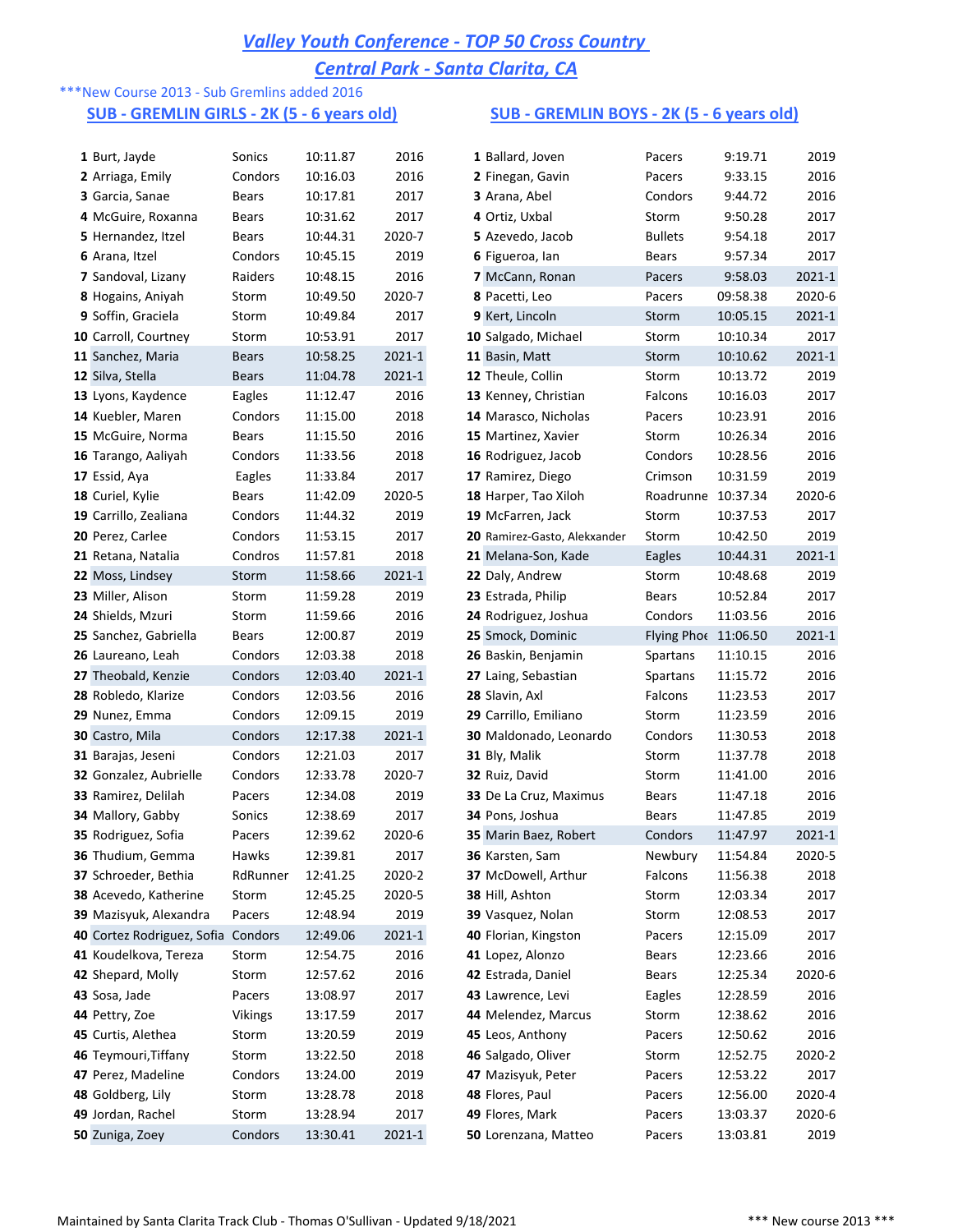### \*\*\*New Course 2013

### **GREMLIN GIRLS - 2K (7 - 8 years old) GREMLIN BOYS - 2K (7 - 8 years old)**

| 1 Laureano, Niza           | Condors        | 8:06.97 | 2015   | 1 Oviedo, Emilio        | Storm        | 8:00.47 | 2016   |
|----------------------------|----------------|---------|--------|-------------------------|--------------|---------|--------|
| 2 Weinstein, Abigail       | Pacers         | 8:10.53 | 2016   | 2 Bollard, Joven        | Pacers       | 8:01.91 | 2021-1 |
| 3 Ray, Reese               | Storm          | 8:17.48 | 2019   | 3 Arana, Abel           | Condors      | 8:15.03 | 2018   |
| 4 Estrada, Paola           | Condors        | 8:20.38 | 2017   | 4 Halvorsen, Tyler      | Sonics       | 8:16.47 | 2016   |
| 5 Godsey, Payton           | Eagles         | 8:28.37 | 2014   | 5 Espinoza, Jeremy      | Eagles       | 8:17.34 | 2013   |
| 6 Gentry, Reese            | Eagles         | 8:31.18 | 2014   | 6 Golmon, Jonathan      | Spartans     | 8:17.72 | 2013   |
| <b>7</b> Gonzalez, Caitlan | Pacers         | 8:36.62 | 2016   | 7 Martinez, Daniel      | Pacers       | 8:20.15 | 2017   |
| 8 Helfenstein, Lucy        | Falcons        | 8:37.46 | 2016   | 8 Metcalf, Eric         | Falcons      | 8:20.84 | 2017   |
| 9 Tsuang, Cheyene          | <b>Bears</b>   | 8:37.78 | 2013   | 9 Chamie, Benjamin      | Raiders      | 8:21.06 | 2016   |
| 10 Theobald, Kristen       | Condors        | 8:40.12 | 2019   | 10 Fishman, Daniel      | Raiders      | 8:21.22 | 2015   |
| 11 Abbitt, Genevieve       | Condors        | 8:45.44 | 2017   | 11 Matarese, Luca       | Falcons      | 8:21.88 | 2018   |
| 12 Gonzalez, Madeline      | Pacers         | 8:48.31 | 2016   | 12 Finegan, Gavin       | Pacers       | 8:23.09 | 2018   |
| 13 Salazar, Naima          | Bears          | 8:50.22 | 2013   | 13 Vargas, Joseph       | <b>Bears</b> | 8:23.35 | 2014   |
| 14 Theobald, Kirsten       | Condors        | 8:50.38 | 2019   | 14 Maldonado, Vincent   | Storm        | 8:24.57 | 2019   |
| 15 Coppola, Sophie         | Hawks          | 8:50.97 | 2017   | 15 Fredericks, Caleb    | Storm        | 8:25.84 | 2016   |
| 16 Buchanan, Emma          | Storm          | 8:55.12 | 2017   | 16 Lopez, Daniel        | Storm        | 8:27.41 | 2020-7 |
| 17 Velazquez, Meztli       | Bears          | 8:56.41 | 2015   | 17 Urbina, Aidan        | Hawks        | 8:31.59 | 2013   |
| 18 Williams, Taraji        | <b>Bullets</b> | 8:57.38 | 2017   | 18 Diaz, Ethan          | Pacers       | 8:32.51 | 2014   |
| 19 Leon, Isabelle          | Raiders        | 8:58.81 | 2015   | 19 Mainvielle, Luc      | Hawks        | 8:32.65 | 2013   |
| 20 Hudspeth, Keegan        | Village        | 8:59.46 | 2015   | 20 Duenas, Austin       | Storm        | 8:33.62 | 2016   |
| 21 Frieborn, Kelsey        | Eagles         | 8:59.47 | 2016   | 21 Santana, Anthony Ray | Falcons      | 8:34.44 | 2014   |
| 22 Barragan, Leah          | Condors        | 9:00.52 | 2016   | 22 Shelton, Chase       | Village      | 8:35.21 | 2015   |
| 23 Soffin, Graciela        | Pacers         | 9:00.52 | 2019   | 23 Kalan, Ari           | Eagles       | 8:36.31 | 2018   |
| 24 Pacheco, Samantha       | <b>Bears</b>   | 9:00.96 | 2016   | 24 Smith, Ethan         | Eagles       | 8:40.88 | 2013   |
| 25 O'Sullivan, Jenna       | Storm          | 9:01.52 | 2016   | 25 Ligons, Ambodai      | Falcons      | 8:40.91 | 2014   |
| 26 Zuniga, Lucy            | Condors        | 9:01.65 | 2019   | 26 Marquez, Ayden       | Condors      | 8:43.59 | 2017   |
| 27 Graves-Hogains, Alaya   | Storm          | 9:02.00 | 2017   | 27 Olson, Liam          | Falcons      | 8:43.97 | 2013   |
| 28 Hopkins, Charlotte      | Falcons        | 9:02.78 | 2016   | 28 Metcalf, Luke        | Falcons      | 8:44.13 | 2014   |
| 29 Leon, Carolina          | Raiders        | 9:07.62 | 2015   | 29 Geyer, Lucas         | Eagles       | 8:44.72 | 2013   |
| 30 O'Brien, Zoe            | Mirman         | 9:09.81 | 2017   | 30 Baird, Jake          | Storm        | 8:44.81 | 2018   |
| <b>31 Theule, Allie</b>    | Storm          | 9:11.35 | 2019   | 31 Ballard, Joven       | Pacers       | 8:47.38 | 2020-7 |
| 32 Archer, Sarai           | Pacers         | 9:11.43 | 2015   | 32 Salgado, Michael     | Storm        | 8:47.56 | 2019   |
| 33 Perez, Sarah            | Condors        | 9:13.18 | 2017   | 33 Ortiz, Uxbal         | Storm        | 8:49.44 | 2019   |
| 34 Robledo, Hailey         | Condors        | 9:14.53 | 2016   | 34 Florian, Kingston    | Pacers       | 8:51.51 | 2019   |
| 35 Guzman, Destina         | Condors        | 9:14.68 | 2019   | 35 Scott, Cody          | Storm        | 8:52.24 | 2017   |
| 36 Tsuang, Shiloh          | Pacers         | 9:15.25 | 2016   | 36 Steinman, Vincent    | Raiders      | 8:53.56 | 2020-6 |
| 37 Arriaga, Emily          | Condors        | 9:17.06 | 2018   | 37 Florian, Noah        | Pacers       | 8:55.84 | 2016   |
| 38 Knudson, Grace          | Storm          | 9:19.42 | 2014   | 38 Sauer, Brad          | Storm        | 8:57.12 | 2016   |
| 39 Ataya, Ayla             | Falcons        | 9:20.31 | 2015   | 39 Bates, James         | Eagles       | 8:57.97 | 2013   |
| 40 Steinman, Valentine     | Raiders        | 9:26.60 | 2019   | 40 Ortega, Joaquin      | Pacers       | 8:59.50 | 2016   |
| 41 Couch, Jazlyn           | Falcons        | 9:26.94 | 2015   | 41 Hanson, Finley       | Pacers       | 9:00.59 | 2013   |
| 42 Toon, Jordyn            | Pacers         | 9:27.03 | 2013   | 42 Senthilkumar, Rithul | Eagles       | 9:00.75 | 2018   |
| 43 Arana, Itzel            | Condors        | 9:27.31 | 2021-1 | 43 Bingham, Baylin      | Storm        | 9:00.78 | 2014   |
| 44 Hamilton, Keira         | Bears          | 9:33.00 | 2018   | 44 Oberoi, Sarab        | Pacers       | 9:06.67 | 2014   |
| 45 Holyfield, Thalia       | Pacers         | 9:33.75 | 2014   | 45 Alvarez, Adam        | Pacers       | 9:06.72 | 2015   |
| 46 Campbell, Brianna       | Storm          | 9:33.88 | 2014   | 46 Theule, Collin       | Storm        | 9:08.44 | 2021-1 |
| 47 Torres, Emma            | Condors        | 9:36.97 | 2015   | 47 Martinez, Xavier     | Storm        | 9:09.46 | 2018   |
| 48 Haaga, Lina             | Falcons        | 9:41.09 | 2019   | 48 Vienna, Wyatt        | Storm        | 9:09.50 | 2016   |
| 49 Boyd, Lexi              | Falcons        | 9:41.12 | 2018   | 49 Groller, Brendan     | Storm        | 9:10.09 | 2014   |
| 50 Schroeder, Talitha      | Roadrunne      | 9:41.75 | 2019   | 50 Barcus, Kaden        | Storm        | 9:10.09 | 2015   |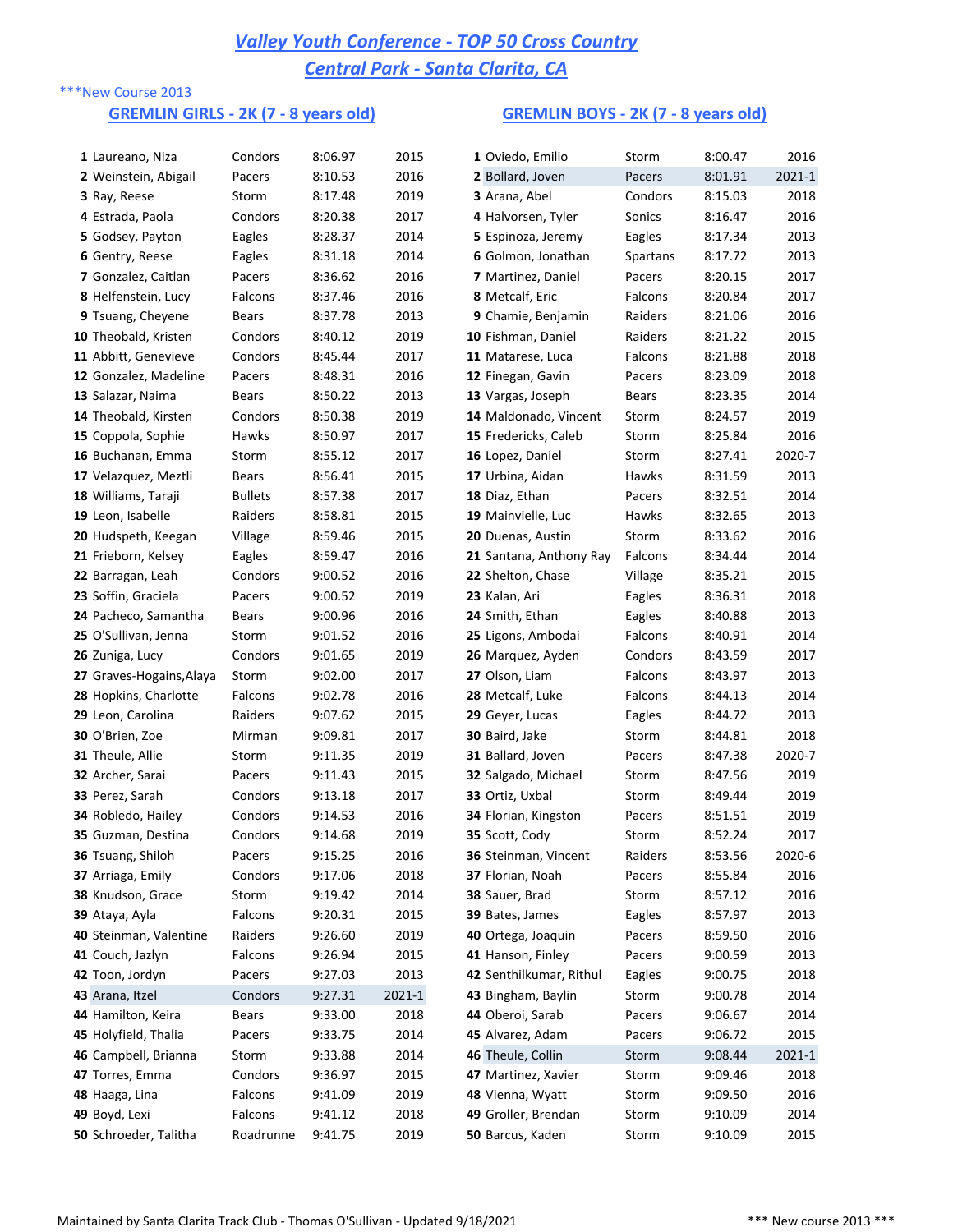### \*\*\*New Course 2013

### **BANTAM GIRLS - 3K (9 - 10 years old) BANTAM BOYS - 3K (9 - 10 years old)**

| 1 Salazar, Naima             | Pacers         | 10:49.91 | 2015       | 1 Metcalf, Luke        | Falcons | 10:36.84 | 2016   |
|------------------------------|----------------|----------|------------|------------------------|---------|----------|--------|
| 2 Wilkinson, Haley           | Eagles         | 10:53.00 | 2015       | 2 Bello, Lucas         | Pacers  | 10:37.41 | 2018   |
| 3 Diaz, Isis                 | Pacers         | 10:57.82 | 2014       | 3 Diaz, Ethan          | Pacers  | 10:42.12 | 2016   |
| 4 Ray, Reese                 | Storm          | 10:59.72 | $2021 - 1$ | 4 Oviedo, Emilio       | Storm   | 10:49.03 | 2017   |
| 5 Laureano, Niza             | Condors        | 11:00.56 | 2017       | 5 Mainvielle, Alex     | Hawks   | 10:49.31 | 2013   |
| 6 Quintero, Daniela          | Eagles         | 11:10.66 | 2014       | 6 Godsey, Ethan        | Eagles  | 10:49.72 | 2014   |
| 7 Gentry, Reese              | Hawks          | 11:12.31 | 2016       | 7 Vargas, Joseph       | Pacers  | 10:50.41 | 2016   |
| 8 Ramirez, Lindsey           | Condors        | 11:14.41 | 2016       | 8 Espinoza, Jeremy     | Eagles  | 10:50.44 | 2015   |
| 9 Duarte, Isabella           | Storm          | 11:22.47 | 2013       | 9 Martinez, Hector     | Pacers  | 10:50.89 | 2014   |
| 10 Theobald, Kristen         | Condors        | 11:36.15 | 2020-6     | 10 Simmons, Parker     | Falcons | 10:54.91 | 2015   |
| 11 Grossman, Kamryn          | Storm          | 11:37.34 | 2015       | 11 Jacob, Darrick      | Eagles  | 10:59.91 | 2016   |
| 12 Theobald, Kaylie          | Condors        | 11:39.72 | 2019       | 12 Halvorsen, Tyler    | Storm   | 11:00.53 | 2018   |
| 13 Couch, Jazlyn             | Falcons        | 11:41.81 | 2017       | 13 Urbina, Aidan       | Hawks   | 11:01.00 | 2015   |
| 14 Weinstein, Abigail        | Pacers         | 11:41.97 | 2017       | 14 Egberongbe, Olaitan | Eagles  | 11:01.15 | 2016   |
| 15 Washington, Hayden        | Storm          | 11:45.74 | 2014       | 15 Smith, Ethan        | Eagles  | 11:01.56 | 2015   |
| 16 Lopez, Angelina           | Eagles         | 11:47.34 | 2016       | 16 Dubal, Ishan        | Eagles  | 11:01.87 | 2015   |
| 17 Bates, Caroline           | Eagles         | 11:47.88 | 2013       | 17 Duenas, Austin      | Storm   | 11:03.00 | 2018   |
| 18 Laureano, Andrea          | Condors        | 11:51.69 | 2015       | 18 Kalan, Ari          | Eagles  | 11:04.88 | 2020-7 |
| 19 Godsey, Payton            | Eagles         | 11:53.18 | 2015       | 19 Metcalf, Eric       | Falcons | 11:06.12 | 2019   |
| 20 Estrada, Paola            | Condors        | 11:53.88 | 2018       | 20 Armijo, Ryan        | Falcons | 11:07.16 | 2014   |
| 21 Anguiano, Amanda          | Pacers         | 11:55.55 | 2014       | 21 Fishman, Daniel     | Raiders | 11:07.41 | 2017   |
| 22 Steinman, Valentine       | Raiders        | 11:56.06 | 2020-6     | 22 Gibbs, Ishmael      | Hawks   | 11:07.53 | 2016   |
| 23 Theobald, Kirsten         | Condors        | 11:59.72 | 2020-3     | 23 Ligons, Bodi        | Falcons | 11:09.03 | 2016   |
| 24 Herrera, Yaraby           | Condors        | 12:00.44 | 2016       | 24 Cantu, Aaron        | Eagles  | 11:10.40 | 2014   |
| 25 Tsuang, Cheyenne          | Pacers         | 12:00.95 | 2014       | 25 Goetze, Paul        | Newbury | 11:12.03 | 2020-5 |
|                              |                |          |            |                        |         |          |        |
| 26 Velazquez, Meztli         | Bears          | 12:01.25 | 2017       | 26 Young, Grant        | Storm   | 11:12.15 | 2016   |
| 27 Guzman, Destiny           | Condors        | 12:01.88 | $2021 - 1$ | 27 Dudley, Ryan        | Pacers  | 11:13.88 | 2016   |
| 28 Helfenstien, Lucy         | Falcons        | 12:03.47 | 2017       | 28 Fitzgerald, Rowan   | Falcons | 11:17.09 | 2013   |
| 29 Toon, Jordyn              | Storm          | 12:05.56 | 2015       | 29 Nemeth, Garrett     | Eagles  | 11:17.40 | 2013   |
| 30 Leon, Carolina            | Raiders        | 12:06.22 | 2016       | 30 Martinez, Xavier    | Pacers  | 11:19.06 | 2019   |
| 31 Pacheco, Samantha         | Bears          | 12:09.50 | 2017       | 31 Matarese, Luca      | Falcons | 11:20.00 | 2019   |
| 32 Gonzalez, Madeline        | Pacers         | 12:12.59 | 2017       | 32 Hunten, Alazar      | Storm   | 11:21.81 | 2016   |
| 33 Avila, Kelly              | Storm          | 12:14.12 | 2015       | 33 Finegan, Gavin      | Storm   | 11:22.00 | 2019   |
| 34 O'Sullivan, Jenna         | Storm          | 12:15.41 | 2018       | 34 King, Parker        | Eagles  | 11:22.25 | 2015   |
| 35 Leon, Isabelle            | Raiders        | 12:15.84 | 2017       | 35 Castro, Daniel      | Raiders | 11:23.12 | 2016   |
| 36 Shields, Amara            | Storm          | 12:16.12 | 2016       | 36 Olson, Liam         | Falcons | 11:24.09 | 2015   |
| 37 Fredericks, Hannah        | Storm          | 12:16.18 | 2013       | 37 Pratt, Tristen      | Eagles  | 11:24.50 | 2014   |
| <b>38</b> McDaniel, Cristina | <b>Bullets</b> | 12:16.18 | 2016       | 38 Geyer, Lucas        | Eagles  | 11:24.65 | 2015   |
| 39 Trice, Reece              | Bears          | 12:17.81 | 2017       | 39 Davis, Alex         | Falcons | 11:25.81 | 2013   |
| 40 Hopkins, Charlotte        | Falcons        | 12:19.31 | 2017       | 40 Bates, James        | Eagles  | 11:26.79 | 2014   |
| 41 Zuniga, Lucy              | Condors        | 12:19.78 | $2021-1$   | 41 Felix, Diego        | Condors | 11:27.78 | 2016   |
| 42 Hudspeth, Keegan          | Village        | 12:20.66 | 2016       | 42 Barajas, Ayden      | Condors | 11:28.42 | 2019   |
| 43 Weser, Amadi              | Falcons        | 12:23.09 | 2014       | 43 Arana, Abel         | Condors | 11:28.69 | 2020-5 |
| 44 Theule, Allie             | Storm          | 12:25.65 | $2021-1$   | 44 Lusk, Brody         | Storm   | 11:29.03 | 2015   |
| 45 Mackey, Karrina           | Hawks          | 12:27.25 | 2013       | 45 Carew, Tyson        | Eagles  | 11:29.68 | 2015   |
| 46 Kenney, Kaitlan           | Falcons        | 12:29.59 | 2016       | 46 Rodriguez, Diego    | Condors | 11:30.38 | 2016   |
| 47 Graves-Hogains, Alaya     | Storm          | 12:29.83 | 2019       | 47 Jennings, Tristan   | Pacers  | 11:31.34 | 2016   |
| 48 Parandian, Sayuri         | Pacers         | 12:30.34 | 2016       | 48 Lopez, Daniel       | Falcons | 11:32.24 | 2021-1 |
| 49 Wolf, Danae               | Storm          | 12:30.47 | 2013       | 49 Macias, Martin      | Storm   | 11:32.59 | 2017   |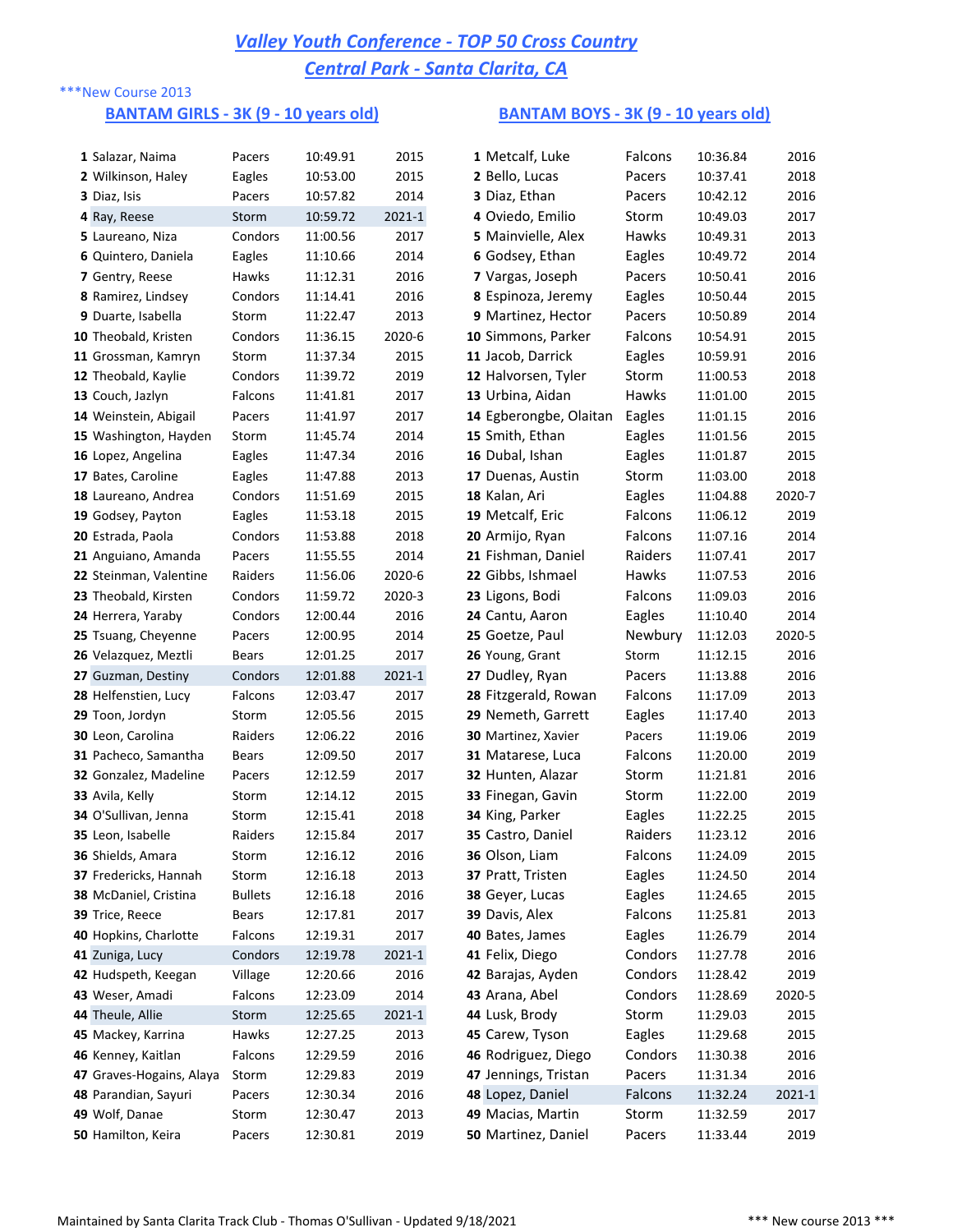# **MIDGET GIRLS - 3K (11-12 years old) MIDGET BOYS - 3K (11-12 years old)**

| 1 Diaz, Isis                    | Pacers        | 10:18.81 | 2015       | 1 Winheim, Mahari     | Roadrunn              | 9:20.09  | 2020-7 |
|---------------------------------|---------------|----------|------------|-----------------------|-----------------------|----------|--------|
| 2 Duarte, Isabella              | Storm         | 10:31.62 | 2015       | 2 Martinez, Hector    | Storm                 | 9:48.69  | 2016   |
| 3 Ramrirez, Lindsey             | Condors       | 10:36.18 | 2017       | 3 Orozco, Santiago    | <b>Bullets</b>        | 9:54.97  | 2017   |
| 4 Luna de Brouwer, Maya Falcons |               | 10:40.60 | 2019       | 4 Godsey, Ethan       | Eagles                | 10:01.72 | 2016   |
| 5 Salazar, Naima                | Pacers        | 10:44.28 | 2016       | 5 Halvorsen, Tyler    | Storm                 | 10:03.34 | 2019   |
| 6 Quintero, Natalia             | Eagles        | 10:46.66 | 2014       | 6 Dubal, Ishan        | Eagles                | 10:06.62 | 2017   |
| 7 Pasley, Myla                  | Storm         | 10:52.18 | 2019       | 7 Leon, Andres        | Raiders               | 10:07.62 | 2015   |
| 8 Gentry, Reese                 | Hawks         | 10:56.12 | 2017       | 8 Buchanan, Ayden     | Storm                 | 10:09.50 | 2017   |
| 9 Washington, Hayden            | Storm         | 10:58.62 | 2016       | 9 Childers, Zachary   | Pacers                | 10:12.00 | 2015   |
| 10 Berretta, Kaela              | Storm         | 11:02.25 | 2014       | 10 Gaither, Fletcher  | Eagles                | 10:19.09 | 2016   |
| 11 Cunningham, Audrey           | Condors       | 11:04.34 | 2016       | 11 Smith, Ethan       | Eagles                | 10:20.50 | 2017   |
| 12 Schauble, Shelbi             | Storm         | 11:05.66 | 2013       | 12 Bitetti, Bryce     | Falcons               | 10:21.81 | 2016   |
| 13 Walla, Jordyn                | Condors       | 11:07.38 | 2015       | 13 Steinman, Kevin    | Raiders               | 10:25.15 | 2020-5 |
| 14 Golmon, Hailey               | Spartans      | 11:08.00 | 2013       | 14 Gallardo, Blake    | Storm                 | 10:25.72 | 2014   |
| 15 Fredericks, Hannah           | Storm         | 11:08.24 | 2015       | 15 Rodriguez, Diego   | Condors               | 10:26.41 | 2018   |
| 16 Steinman, Emilie             | Cal Coast     | 11:09.81 | $2021 - 1$ | 16 Metcalf, Luke      | Falcons               | 10:27.12 | 2017   |
| 17 Theobald, Kaylie             | Condors       | 11:10.15 | 2020-4     | 17 Lopez, Cristian    | Storm                 | 10:27.69 | 2013   |
| 18 Laureano, Niza               | Condors       | 11:10.72 | 2018       | 18 Golmon, Christian  | Spartans              | 10:31.94 | 2013   |
| 19 Grossman, Kamryn             | Storm         | 11:11.91 | 2016       | 19 Wadkins, Rylan     | Storm                 | 10:32.37 | 2014   |
| 20 Hernandez, Olivia            | Bears         | 11:14.06 | 2015       | 20 Owen, Hayden       | Falcons               | 10:33.28 | 2016   |
| 21 Sax, Tiffany                 | <b>Tigers</b> | 11:14.15 | 2018       | 21 Simmons, Parker    | Falcons               | 10:33.91 | 2017   |
| 22 Majerus, Gia                 | Eagles        | 11:15.97 | 2013       | 22 Laureano, Rey      | Condors               | 10:36.09 | 2015   |
| 23 Gonzaga, Jacelyn             | Pacers        | 11:18.66 | 2019       | 23 Salazar, David     | <b>Bears</b>          | 10:36.44 | 2013   |
| 24 Couch, Jazlyn                | Falcons       | 11:19.59 | 2019       | 24 Martinez, Erick    | Pacers                | 10:37.72 | 2015   |
| 25 Lopez, Angelina              | Eagles        | 11:19.72 | 2017       | 25 Ligons, Ambodai    | Falcons               | 10:39.06 | 2018   |
| 26 Martinez, Maya               | Pacers        | 11:19.80 | 2014       | 26 Torres, Michael C. | Condors               | 10:40.03 | 2015   |
| 27 Velazquez, Meztli            | Bears         | 11:20.72 | 2019       | 27 Fitzgerald, Rowan  | Falcons               | 10:41.09 | 2016   |
| 28 Tirado, Alix                 | Condors       | 11:22.47 | 2015       | 28 Serrano, Nicholas  | Storm                 | 10:41.21 | 2015   |
| 29 Garcia, Carolina             | Condors       | 11:23.41 | 2018       | 29 Fishman, Daniel    | Pacers                | 10:41.40 | 2019   |
| 30 Retamoza, Cameryn            | Pacers        | 11:23.54 | 2019       | 30 Garity, Quinn      | Pacers                | 10:41.44 | 2013   |
| 31 Bates, Caroline              | Eagles        | 11:25.62 | 2015       | 31 Ornelas, Augusto   | Storm                 | 10:43.22 | 2013   |
| 32 Avila, Kelly                 | Storm         | 11:29.69 | 2016       | 32 Sax, Brayton       | Eagles                | 10:44.06 | 2020-4 |
| 33 Ball, Haloe                  | Eagles        | 11:29.69 | 2020-3     | 33 King, Parker       | Eagles                | 10:45.34 | 2016   |
| 34 Perez, Emma                  | Condors       | 11:30.25 | 2015       | 34 Metcalf, Eric      | Falcons               | 10:45.56 | 2020-7 |
| 35 Vasquez, Ryan                | Storm         | 11:31.38 | 2017       | 35 Vargas, Joseph     | Pacers                | 10:47.06 | 2017   |
| 36 Trice, Reese                 | Bears         | 11:31.75 | 2019       | 36 Bello, Lucas       | Pacers                | 10:47.06 | 2020-7 |
| 37 Cabral, Vanessa              | Condors       | 11:33.91 | 2015       | 37 Rivera, Cael       | Storm                 | 10:48.66 | 2020-7 |
| 38 Olofe, Sydney                | Pacers        | 11:34.43 | 2015       | 38 Enamorado, Josue   | Flying Phoer 10:49.34 |          | 2021-1 |
| 39 Birnhaum, Sophie             | Hawks         | 11:35.84 | 2013       | 39 Pacheco,, Damian   | Bears                 | 10:50.69 | 2016   |
| 40 Aguilar, Amaya               | Bears         | 11:36.40 | 2013       | 40 Chan, Lleyton      | Storm                 | 10:53.53 | 2016   |
| 41 Toon, Jordyn                 | Storm         | 11:36.41 | 2016       | 41 Penaflor, Xander   | Hawks                 | 10:53.90 | 2014   |
| 42 Cottrell, Kaylee             | Eagles        | 11:37.63 | 2014       | 42 Kesling, Jesse     | Raiders               | 10:54.28 | 2015   |
| 43 Rowley, Alice                | Falcons       | 11:38.31 | 2020-6     | 43 Oviedo, Emilio     | Storm                 | 10:54.66 | 2020-6 |
| 44 Cobieya, Stephanie           | Bears         | 11:38.47 | 2013       | 44 Pelascini, Javan   | Newbury               | 10:57.68 | 2021-1 |
| 45 Tsuang, Cheyenne             | Pacers        | 11:38.69 | 2016       | 45 Alpert, Andrew     | Raiders               | 10:58.03 | 2020-7 |
| 46 Mirzaian, Nicole             | Falcons       | 11:40.84 | 2016       | 46 Geyer, Lucas       | Eagles                | 10:58.18 | 2016   |
| 47 Rasplicka, Kylie             | Storm         | 11:42.15 | 2013       | 47 Ochoa, Enrique     | Eagles                | 10:58.72 | 2014   |
| 48 Anderson, Annika             | Falcons       | 11:42.28 | 2014       | 48 Chamie, Benjamin   | Eagles                | 10:59.27 | 2019   |
| 49 Velazquez, Zaida             | Bears         | 11:42.47 | 2016       | 49 Dudley, Ryan       | Pacers                | 11:01.38 | 2017   |
| 50 Sherwood-Kong, Taili         | Falcons       | 11:42.50 | 2016       | 50 Goetza, Paul       | Newbury               | 11:05.12 | 2021-1 |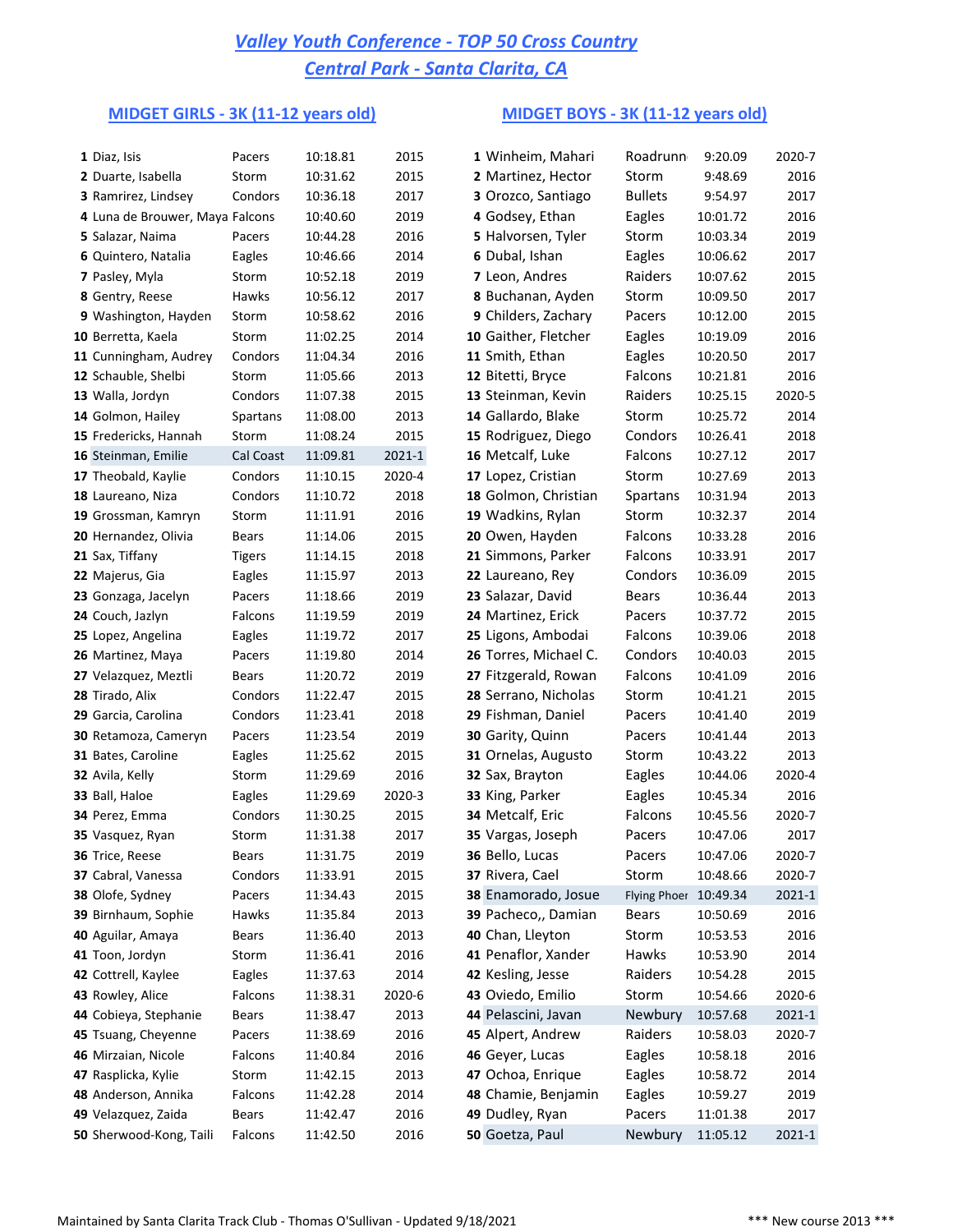### **YOUTH GIRLS - 4K (13-14 years old) YOUTH BOYS - 4K (13-14 years old)**

| 1 Engelhardt, Sadie      | Eagles  | 14:39.15 | 2020-7     | 1 Leon, Andres           | Raiders            | 13:42.18 | 2016       |
|--------------------------|---------|----------|------------|--------------------------|--------------------|----------|------------|
| 2 Sax, Tiffany           | Eagles  | 14:57.59 | 2020-7     | 2 Hirsch, Alexander      | Hawks              | 13:44.03 | 2013       |
| 3 Godsey, Payton         | Eagles  | 15:04.35 | 2020-5     | 3 Fitzgerald, Colin      | Falcons            | 13:44.44 | 2013       |
| 4 Diaz, Isis             | Pacers  | 15:16.94 | 2017       | 4 Metcalf, Luke          | Falcons            | 13:48.53 | 2020-4     |
| 5 Spaulding, Samantha    | Storm   | 15:21.53 | 2020-6     | 5 Winheim, Mehari        | Roadrunne 14:00.50 |          | 2021-1     |
| 6 Duarte, Isabella       | Storm   | 15:22.84 | 2016       | 6 Gallardo, Blake        | Storm              | 14:04.44 | 2016       |
| 7 Moro, Mariah           | Bears   | 15:23.97 | 2013       | 7 Martinez, Hector       | Storm              | 14:13.44 | 2018       |
| 8 Luna de Brouwer, Maya  | Falcons | 15:25.31 | 2020-7     | 8 Rodriguez, Diego       | Condors            | 14:15.62 | 2020-7     |
| 9 Bates, Caroline        | Eagles  | 15:35.03 | 2016       | 9 Russell, Matthew       | Raiders            | 14:17.03 | 2016       |
| <b>10</b> Smith, McKenna | Falcons | 15:37.12 | 2014       | 10 Romine, Hunter        | Storm              | 14:21.97 | 2015       |
| 11 Herrera, Cynthia      | Storm   | 15:39.38 | 2020-6     | 11 Childers, Zackary     | Pacers             | 14:29.22 | 2016       |
| 12 Virtue, Emily         | Hawks   | 15:42.03 | 2013       | 12 Ortiz, Zion           | Storm              | 14:33.94 | 2020-7     |
| 13 Geyer, Grace          | Eagles  | 15:42.59 | 2020-5     | 13 Buchanan, Ayden       | Storm              | 14:35.41 | 2019       |
| 14 Zavala, Valerie       | Eagles  | 15:47.03 | 2013       | 14 Halvorsen, Tyler      | Storm              | 14:37.56 | 2021-1     |
| 15 Olofe, Sydney         | Pacers  | 15:51.47 | 2016       | 15 Steinman, Kevin       | Cal Coast          | 14:38.91 | 2021-1     |
| 16 Rachal, Laisette      | Sonics  | 15:59.72 | 2016       | 16 Salazar, David        | Pacers             | 14:40.58 | 2014       |
| 17 Wilkinson, Haley      | Eagles  | 16:00.28 | 2018       | 17 Silva, Julian         | Bears              | 14:41.88 | 2013       |
| 18 Walla, Jordyn         | Condors | 16:04.00 | 2016       | 18 Hazell, Justin        | Eagles             | 14:42.68 | 2013       |
| 19 Ramirez, Lindsey      | Condors | 16:05.91 | 2019       | 19 Carr, Dante           | Storm              | 14:45.47 | 2020-5     |
| 20 Fredericks, Hannah    | Storm   | 16:13.25 | 2016       | 20 Morales, Alden        | Cal Coast          | 14:45.81 | 2021-1     |
| 21 Campbell, Brianna     | Storm   | 16:13.75 | 2019       | 21 Dudley, Ryan          | Pacers             | 14:50.56 | 2020-6     |
| 22 Perez, Emma           | Condors | 16:14.59 | 2017       | 22 Linteuer, Shane       | Knights            | 14:50.94 | 2015       |
| 23 Couch, Caitlyn        | Falcons | 16:15.06 | 2013       | 23 Anderson, Thomas      | Storm              | 14:55.50 | 2016       |
| 24 Fleck, Zoe            | Pacers  | 16:21.38 | 2013       | 24 Alpert, Matthew       | Raiders            | 14:56.12 | 2020-6     |
| 25 Cabral, Vanessa       | Condors | 16:22.03 | 2016       | 25 Laureano, Rey Andres  | Condors            | 14:58.38 | 2016       |
| 26 Jacobsson, Lindsey    | Storm   | 16:23.06 | 2013       | 26 Wesley, Ethan         | Storm              | 14:59.40 | 2016       |
| 27 Barnes, Amelia        | Storm   | 16:31.31 | 2020-1     | 27 Burson, Michael       | Storm              | 15:01.12 | 2013       |
| 28 Dobbs, Mauri          | Storm   | 16:38.72 | 2013       | 28 Vats, Manan           | Falcons            | 15:01.76 | 2014       |
| 29 Pelascini, Simone     | Newbury | 16:44.84 | 2021-1     | 29 Neil, Logan           | Falcons            | 15:06.03 | 2013       |
| 30 Dang, Audrey          | Storm   | 16:45.28 | 2015       | 30 Ellington, Jovan      | <b>Bullets</b>     | 15:06.12 | 2016       |
| 31 Kirsch, Hailey        | Storm   | 16:46.06 | 2015       | 31 Wadkins, Rylan        | Storm              | 15:09.72 | 2015       |
| 32 Javelera, Mercedes    | Falcons | 16:47.34 | 2017       | 32 Kesling, Jesse        | Raiders            | 15:10.81 | 2016       |
| 33 Gonzaga, Jocelyn      | Pacers  | 16:49.50 | 2020-6     | 33 Stepan, Elijah        | Storm              | 15:12.81 | 2013       |
| 34 Hopkins, Charlotte    | Falcons | 16:53.84 | 2021-1     | 34 Duenas, Austin        | Storm              | 15:17.09 | $2021 - 1$ |
| 35 Keeton, Arden         | Pacers  | 16:56.00 | 2020-5     | 35 Rivera, Cael          | Storm              | 15:18.72 | 2021-1     |
| 36 Salazar, Naima        | Pacers  | 17:01.25 | 2018       | 36 Martinez, Erick       | Pacers             | 15:18.78 | 2016       |
| 37 Rashkovsky, Jenna     | Pacers  | 17:02.91 | 2016       | 37 Carew, Tyson          | Eagles             | 15:22.03 | 2019       |
| 38 Washington, Hayden    | Storm   | 17:03.78 | 2017       | 38 Simmons, Parker       | Falcons            | 15:22.68 | 2018       |
| 39 Rowley, Alice         | Falcons | 17:06.37 | 2021-1     | 39 FitzGerald, Rowan     | Falcons            | 15:23.56 | 2017       |
| 40 Garcia, Carolina      | Condors | 17:06.84 | 2019       | 40 Ellis, Cory           | Storm              | 15:24.47 | 2014       |
| 41 Ball, Halo            | Falcons | 17:09.03 | $2021-1$   | 41 Serrano, Kobe         | Storm              | 15:26.11 | 2014       |
| 42 Grant, Sophia         | Newbury | 17:19.69 | $2021 - 1$ | 42 Seidman, Iasiah       | Falcons            | 15:26.52 | 2014       |
| 43 Lomeli, Alex          | Hawks   | 17:25.15 | 2013       | 43 Young, Grant          | Storm              | 15:26.54 | 2019       |
| 44 Stepan, Aleesa        | Storm   | 17:31.15 | 2016       | 44 Laureano, Juan Carlos | Condors            | 15:26.84 | 2015       |
| 45 Moreira, Lilianna     | Eagles  | 17:33.10 | 2019       | 45 Bernardino, Gabriel   | Newbury            | 15:27.15 | 2021-1     |
| 46 Velazquez, Meztli     | Bears   | 17:33.44 | 2020-7     | 46 Pida, Bart            | Storm              | 15:27.38 | 2016       |
| 47 Geyer, Samantha       | Eagles  | 17:33.47 | 2013       | 47 Ahten, Owen           | Storm              | 15:27.43 | 2018       |
| 48 Adame, Camila         | Bears   | 17:35.34 | 2013       | 48 Ng, Timothy           | Storm              | 15:27.64 | 2016       |
| 49 Cobieya, Stephanie    | Pacers  | 17:36.48 | 2014       | 49 Smelser, Cole         | Storm              | 15:30.53 | 2017       |
| 50 Sherwood-King, Taili  | Falcons | 17:37.75 | 2017       | 50 Chan, Lleyton         | Storm              | 15:31.50 | 2018       |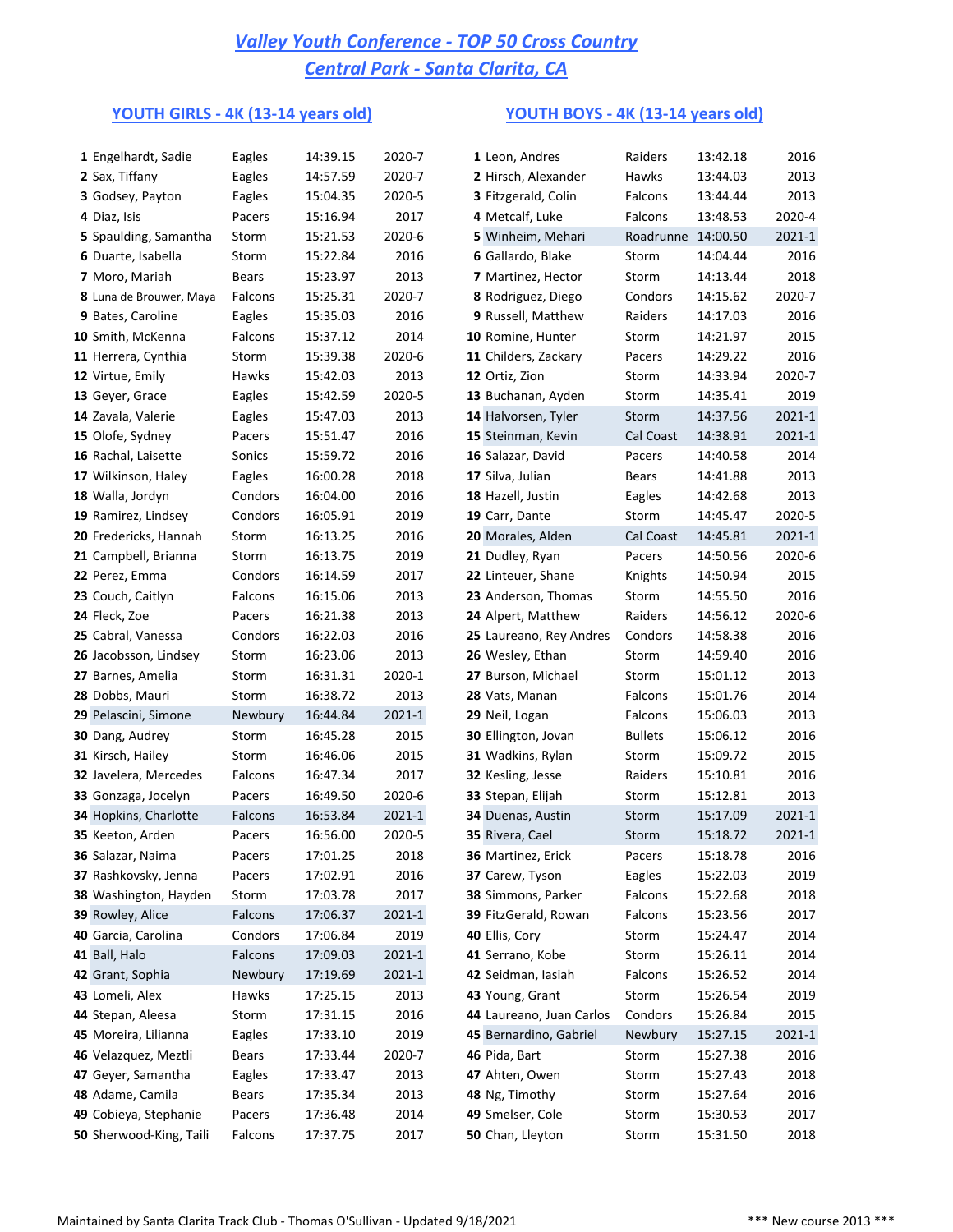### **Women - 4K (15-18 years old) Men - 4K (15-18 years old)**

|     | 1 Martinelli, Elena                    | Knights                            | 17:25.43 | 2014       |    | 1 Counts, Jacob                        | Roadrunne 14:08.88                 |          | 2021-1     |
|-----|----------------------------------------|------------------------------------|----------|------------|----|----------------------------------------|------------------------------------|----------|------------|
|     | 2 Silverman, Morgan                    | Storm                              | 18:04.88 | 2016       |    | 2 Simmons, Parker                      | Falcons                            | 14:14.78 | 2020-1     |
|     | 3 Dolce, Caroline                      | Storm                              | 18:20.25 | 2020-3     |    | 3 Anderson, Joshua                     | Storm                              | 14:46.03 | 2016       |
|     | 4 Pelascini, Giovana                   | Newbury                            | 19:02.22 | 2021-1     |    | 4 Gatlin, Joshua                       | Sonics                             | 14:52.62 | 2017       |
|     | 5 Campana, Elizabeth                   | <b>Bullets</b>                     | 19:24.69 | 2015       |    | 5 Anderson, Thomas                     | Storm                              | 15:02.09 | 2017       |
|     | 6 Johnson, Briana                      | Sonics                             | 19:49.06 | 2016       |    | 6 Hubbard, Timothy                     | Roadrunne 15:11.34                 |          | 2021-1     |
|     | 7 Banuelos, April                      | Raiders                            | 20:09.94 | $2021 - 1$ |    | 7 Currado, Riley                       | RdRunner                           | 16:08.91 | 2019       |
|     | 8 Seitz, Julia                         | Knights                            | 20:10.34 | 2014       |    | 8 Wesley, Ethan                        | Storm                              | 16:37.18 | 2017       |
|     | 9 Ontiveros, Natalie                   | Storm                              | 20:27.31 | 2019       |    | 9 Pencille, Gavin                      | Roadrunne 16:44.46                 |          | 2019       |
|     | 10 Galan, Catie                        | Knights                            | 21:22.12 | 2014       |    | 10 Billingsly, Jason                   | Roadrunne 16:48.59                 |          | 2021-1     |
|     | 11 Pencille, Rebecca                   | Roadrunne                          | 21:42.03 | $2021 - 1$ |    | 11 Mohun, Jess                         | Condors                            | 17:36.78 | 2018       |
|     | 12 Brown, Saysha                       | Sonics                             | 21:51.60 | 2018       |    | 12 Figueroa, Kemsley                   | <b>Bullets</b>                     | 18:34.06 | 2016       |
|     | 13 Schroeder, Sophie                   | Roadrunne 22:14.88                 |          | $2021 - 1$ |    | 13 Roa, Rogelio                        | Bears                              | 18:38.66 | 2013       |
|     | 14 Duarte, Natalie                     | Eagles                             | 22:26.93 | 2014       |    | 14 Schotel, Joshua                     | Roadrunne                          | 18:40.50 | 2019       |
|     | 15 Harris, Alexis                      | Knights                            | 22:60.44 | 2015       |    | 15 Mazisyuk, Joseph                    | Pacers                             | 19:15.91 | 2018       |
|     | 16 Rivera, Alexis                      | Pacers                             | 23:32.72 | 2014       |    | 16 Kuck, Sean                          | Storm                              | 19:47.69 | 2021-1     |
|     | 17 Salazar, Nina                       | Knights                            | 24:04.64 | 2014       |    | 17 Collins, Joseph                     | Condors                            | 20:18.38 | 2018       |
|     | 18 Velazquez, Zaida                    | <b>Bears</b>                       | 24:47.84 | 2020-2     |    | 18 Ramirez, Rudy                       | Crimson                            | 20:33.38 | 2019       |
|     | 19 Schroeder, Aubrey                   | Roadrunne 25:53.28                 |          | $2021 - 1$ |    | 19 Speed, Shaya                        | Eagles                             | 20:40.09 | 2019       |
|     | 20 Chavez, Marina                      | Pacers                             | 25:59.78 | $2021 - 1$ |    | 20 Valle, Joshua                       | Raiders                            | 20:45.47 | 2019       |
| 21  |                                        |                                    |          |            |    | 21 Sevilla, Ignacio                    | <b>Bears</b>                       | 20:55.78 | 2013       |
| 22  |                                        |                                    |          |            |    | 22 Good, Preston                       | Condors                            | 20:59.78 | $2021 - 1$ |
| 23  |                                        |                                    |          |            |    | 23 Guzman, Raymond                     | <b>Bears</b>                       | 21:10.12 | 2018       |
| 24  |                                        |                                    |          |            |    | 24 Ortega-Tomaselli, Emilio            | Pacers                             | 21:40.40 | 2020-2     |
| 25  |                                        |                                    |          |            |    | 25 Stella, Vincent                     | Storm                              | 22:00.69 | 2021-1     |
| 26  |                                        |                                    |          |            |    | 26 Chacon, Raymond                     | Vikings                            | 22:37.22 | 2019       |
| 27. |                                        |                                    |          |            |    | 27 Herrera, Armando                    | Storm                              | 23:18.06 | 2015       |
| 28  |                                        |                                    |          |            |    | 28 Hooker, Gareth                      | Storm                              | 24:43.18 | 2021-1     |
| 29  |                                        |                                    |          |            |    | 29 Timiri, Pranav                      | Storm                              | 26:57.62 | 2019       |
| 30  |                                        |                                    |          |            |    | 30 Newman, Andrew                      | Condors                            | 30:11.09 | 2021-1     |
| 31  |                                        |                                    |          |            | 31 |                                        |                                    |          |            |
| 32  |                                        |                                    |          |            | 32 |                                        |                                    |          |            |
| 33  |                                        |                                    |          |            | 33 |                                        |                                    |          |            |
| 34  |                                        |                                    |          |            | 34 |                                        |                                    |          |            |
| 35  | 2018 - 17/18 year old group eliminated |                                    |          |            | 35 | 2018 - 17/18 year old group eliminated |                                    |          |            |
| 36  |                                        | 15 - 18 year old group established |          |            | 36 |                                        | 15 - 18 year old group established |          |            |
| 37  |                                        |                                    |          |            | 37 |                                        |                                    |          |            |
| 38  |                                        |                                    |          |            | 38 |                                        |                                    |          |            |
| 39  |                                        |                                    |          |            | 39 |                                        |                                    |          |            |
| 40  |                                        |                                    |          |            | 40 |                                        |                                    |          |            |
| 41  |                                        |                                    |          |            | 41 |                                        |                                    |          |            |
| 42  |                                        |                                    |          |            | 42 |                                        |                                    |          |            |
| 43  |                                        |                                    |          |            | 43 |                                        |                                    |          |            |
| 44  |                                        |                                    |          |            | 44 |                                        |                                    |          |            |
| 45  |                                        |                                    |          |            | 45 |                                        |                                    |          |            |
| 46  |                                        |                                    |          |            | 46 |                                        |                                    |          |            |
| 47  |                                        |                                    |          |            | 47 |                                        |                                    |          |            |
| 48  |                                        |                                    |          |            | 48 |                                        |                                    |          |            |
| 49  |                                        |                                    |          |            | 49 |                                        |                                    |          |            |
| 50  |                                        |                                    |          |            | 50 |                                        |                                    |          |            |

|    | 1 Counts, Jacob             | Roadrunne      | 14:08.88 | 2021-1 |
|----|-----------------------------|----------------|----------|--------|
|    | 2 Simmons, Parker           | Falcons        | 14:14.78 | 2020-1 |
|    | 3 Anderson, Joshua          | Storm          | 14:46.03 | 2016   |
|    | 4 Gatlin, Joshua            | Sonics         | 14:52.62 | 2017   |
|    | 5 Anderson, Thomas          | Storm          | 15:02.09 | 2017   |
|    | 6 Hubbard, Timothy          | Roadrunne      | 15:11.34 | 2021-1 |
|    | 7 Currado, Riley            | RdRunner       | 16:08.91 | 2019   |
|    | 8 Wesley, Ethan             | Storm          | 16:37.18 | 2017   |
|    | 9 Pencille, Gavin           | Roadrunne      | 16:44.46 | 2019   |
|    | 10 Billingsly, Jason        | Roadrunne      | 16:48.59 | 2021-1 |
|    | 11 Mohun, Jess              | Condors        | 17:36.78 | 2018   |
|    | 12 Figueroa, Kemsley        | <b>Bullets</b> | 18:34.06 | 2016   |
|    | 13 Roa, Rogelio             | <b>Bears</b>   | 18:38.66 | 2013   |
|    | 14 Schotel, Joshua          | Roadrunne      | 18:40.50 | 2019   |
|    | 15 Mazisyuk, Joseph         | Pacers         | 19:15.91 | 2018   |
|    | 16 Kuck, Sean               | Storm          | 19:47.69 | 2021-1 |
|    | 17 Collins, Joseph          | Condors        | 20:18.38 | 2018   |
|    | 18 Ramirez, Rudy            | Crimson        | 20:33.38 | 2019   |
|    | 19 Speed, Shaya             | Eagles         | 20:40.09 | 2019   |
|    | 20 Valle, Joshua            | Raiders        | 20:45.47 | 2019   |
|    | 21 Sevilla, Ignacio         | <b>Bears</b>   | 20:55.78 | 2013   |
|    | 22 Good, Preston            | Condors        | 20:59.78 | 2021-1 |
|    | 23 Guzman, Raymond          | Bears          | 21:10.12 | 2018   |
|    | 24 Ortega-Tomaselli, Emilio | Pacers         | 21:40.40 | 2020-2 |
|    | 25 Stella, Vincent          | Storm          | 22:00.69 | 2021-1 |
|    | 26 Chacon, Raymond          | <b>Vikings</b> | 22:37.22 | 2019   |
|    | 27 Herrera, Armando         | Storm          | 23:18.06 | 2015   |
|    | 28 Hooker, Gareth           | Storm          | 24:43.18 | 2021-1 |
|    | 29 Timiri, Pranav           | Storm          | 26:57.62 | 2019   |
|    | 30 Newman, Andrew           | Condors        | 30:11.09 | 2021-1 |
| 31 |                             |                |          |        |
| 32 |                             |                |          |        |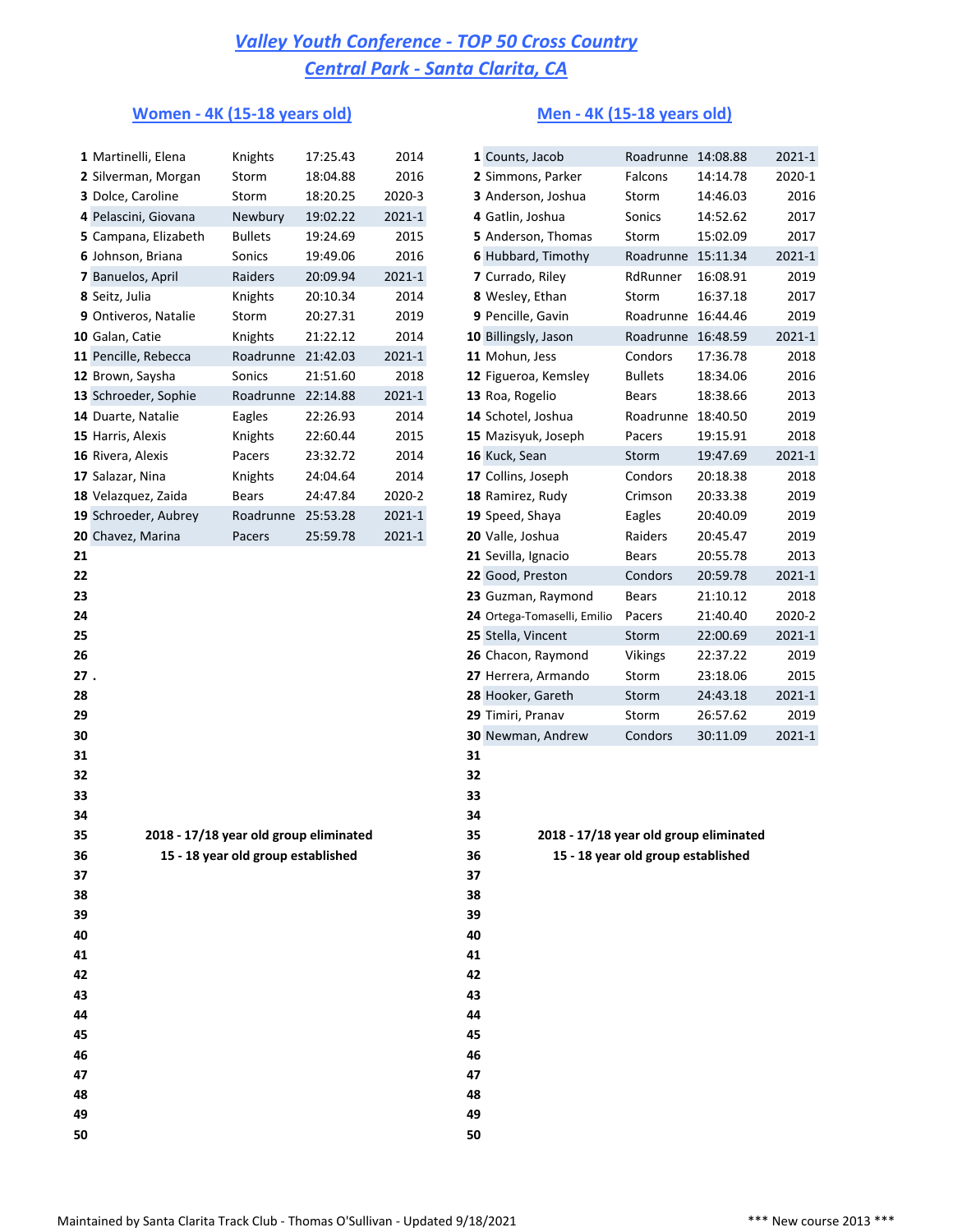### **Women - 5K (15-18 years old) Men - 5K (15-18 years old)**

|    |                     |                  |          |        | <u>ment on Ho Ho, ethology</u>    |                  |          |        |
|----|---------------------|------------------|----------|--------|-----------------------------------|------------------|----------|--------|
|    |                     | 5K added in 2020 |          |        |                                   | 5K added in 2020 |          |        |
|    | 1 McCOrkie, Georgia | Eagles           | 20:13.03 | 2020-5 | 1 Simmons, Parker                 | Falcons          | 17:34.38 | 2020-5 |
|    | 2 Dolce, Caroline   | Storm            | 22:34.15 | 2020-6 | 2 Owen, Hayden                    | Falcons          | 18:19.22 | 2020-2 |
|    | 3 Velazquez, Zaida  | Bears            | 23:52.94 | 2020-3 | 3 Gonzales, Reyes Salvadc Condors |                  | 18:33.28 | 2020-4 |
|    | 4 Toon, Jordyn      | Storm            | 24:40.91 | 2020-7 | 4 Counts, Jacob                   | RdRunner         | 18:40.02 | 2020-7 |
|    | 5 Pencille, Rebecca | RdRunner         | 32:36.75 | 2020-4 | 5 Hubbard, Timothy                | RdRunner         | 19:31.06 | 2020-7 |
| 6  |                     |                  |          |        | 6 Pencille, Gavin                 | RdRunner         | 20:38.18 | 2020-6 |
| 7  |                     |                  |          |        | 7 Castaneda, Luis                 | Condors          | 21:31.44 | 2020-3 |
| 8  |                     |                  |          |        | 8 Ortega-Tomaselli, Emilio        | Pacers           | 21:33.47 | 2020-3 |
| 9  |                     |                  |          |        | 9 Schotel, Joshua                 | RdRunner         | 22:23.22 | 2020-4 |
| 10 |                     |                  |          |        | 10 Betancourt, Simeon             | RdRunner         | 23:21.59 | 2020-2 |
| 11 |                     |                  |          |        | 11 Freeman, Riley                 | Raiders          | 23:31.31 | 2020-5 |
| 12 |                     |                  |          |        | 12 Herrera, Diego                 | <b>Bears</b>     | 25:55.91 | 2020-2 |
| 13 |                     |                  |          |        | 13                                |                  |          |        |
| 14 |                     |                  |          |        | 14                                |                  |          |        |
| 15 |                     |                  |          |        | 15                                |                  |          |        |
| 16 |                     |                  |          |        | 16                                |                  |          |        |
| 17 |                     |                  |          |        | 17                                |                  |          |        |
| 18 |                     |                  |          |        | 18                                |                  |          |        |
| 19 |                     |                  |          |        | 19                                |                  |          |        |
| 20 |                     |                  |          |        | 20                                |                  |          |        |
| 21 |                     |                  |          |        | 21                                |                  |          |        |
| 22 |                     |                  |          |        | 22                                |                  |          |        |
| 23 |                     |                  |          |        | 23                                |                  |          |        |
| 24 |                     |                  |          |        | 24                                |                  |          |        |
| 25 |                     |                  |          |        | 25                                |                  |          |        |
| 26 |                     |                  |          |        | 26                                |                  |          |        |
| 27 |                     |                  |          |        | 27                                |                  |          |        |
| 28 |                     |                  |          |        | 28                                |                  |          |        |
| 29 |                     |                  |          |        | 29                                |                  |          |        |
| 30 |                     |                  |          |        | 30                                |                  |          |        |
| 31 |                     |                  |          |        | 31                                |                  |          |        |
| 32 |                     |                  |          |        | 32                                |                  |          |        |
| 33 |                     |                  |          |        | 33                                |                  |          |        |
| 34 |                     |                  |          |        | 34                                |                  |          |        |
| 35 |                     |                  |          |        | 35                                |                  |          |        |
| 36 |                     |                  |          |        | 36                                |                  |          |        |
| 37 |                     |                  |          |        | 37                                |                  |          |        |
| 38 |                     |                  |          |        | 38                                |                  |          |        |
| 39 |                     |                  |          |        | 39                                |                  |          |        |
| 40 |                     |                  |          |        | 40                                |                  |          |        |
| 41 |                     |                  |          |        | 41                                |                  |          |        |
| 42 |                     |                  |          |        | 42                                |                  |          |        |
| 43 |                     |                  |          |        | 43                                |                  |          |        |
| 44 |                     |                  |          |        | 44                                |                  |          |        |
| 45 |                     |                  |          |        | 45                                |                  |          |        |
|    |                     |                  |          |        | 46                                |                  |          |        |
| 46 |                     |                  |          |        | 47                                |                  |          |        |
| 47 |                     |                  |          |        |                                   |                  |          |        |
| 48 |                     |                  |          |        | 48                                |                  |          |        |
| 49 |                     |                  |          |        | 49                                |                  |          |        |
| 50 |                     |                  |          |        | 50                                |                  |          |        |

|                                          | 5K added in 2020 |          |        |
|------------------------------------------|------------------|----------|--------|
| 1 Simmons, Parker                        | Falcons          | 17:34.38 | 2020-5 |
| 2 Owen, Hayden                           | Falcons          | 18:19.22 | 2020-2 |
| <b>3</b> Gonzales, Reyes Salvadc Condors |                  | 18:33.28 | 2020-4 |
| 4 Counts, Jacob                          | RdRunner         | 18:40.02 | 2020-7 |
| 5 Hubbard, Timothy                       | RdRunner         | 19:31.06 | 2020-7 |
| 6 Pencille, Gavin                        | RdRunner         | 20:38.18 | 2020-6 |
| 7 Castaneda, Luis                        | Condors          | 21:31.44 | 2020-3 |
| 8 Ortega-Tomaselli, Emilio               | Pacers           | 21:33.47 | 2020-3 |
| 9 Schotel, Joshua                        | RdRunner         | 22:23.22 | 2020-4 |
| <b>0</b> Betancourt, Simeon              | RdRunner         | 23:21.59 | 2020-2 |
| 1 Freeman, Rilev                         | Raiders          | 23:31.31 | 2020-5 |
| 2 Herrera, Diego                         | Bears            | 25:55.91 | 2020-2 |
|                                          |                  |          |        |